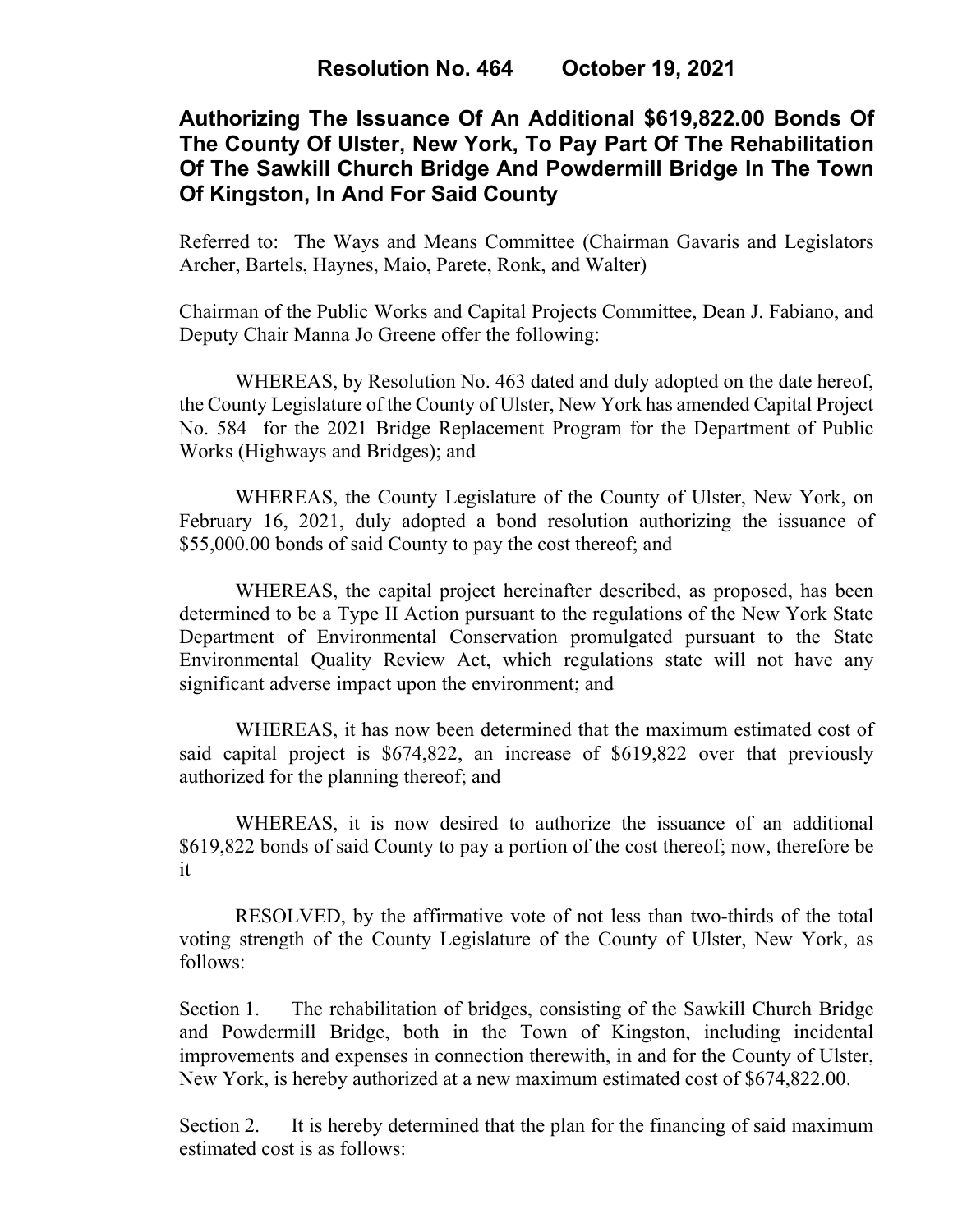### **- Page 2 -**

## **Resolution No. 464 October 19, 2021**

# **Authorizing The Issuance Of An Additional \$619,822.00 Bonds Of The County Of Ulster, New York, To Pay Part Of The Rehabilitation Of The Sawkill Church Bridge And Powdermill Bridge In The Town Of Kingston, In And For Said County**

a) by the issuance of the \$55,000.00 bonds of said County authorized to be issued pursuant to bond resolution dated and duly adopted February 16, 2021;

b) by the issuance of an additional \$619,822.00 bonds of said County hereby authorized therefor to be issued pursuant to the provisions of the Local Finance Law.

Section 3. It is hereby determined that the period of probable usefulness of the aforesaid specific object or purpose is 20 years, pursuant to subdivision 10 of paragraph a of Section 11.00 of the Local Finance Law, calculated from the date of issuance of the first obligations for said specific object or purpose.

Section 4. Subject to the provisions of the Local Finance Law, the power to authorize the issuance of and to sell bond anticipation notes in anticipation of the issuance and sale of the bonds herein authorized, including renewals of such notes, is hereby delegated to the Commissioner of Finance, the chief fiscal officer. Such notes shall be of such terms, form and contents, and shall be sold in such manner, as may be prescribed by said Commissioner of Finance, consistent with the provisions of the Local Finance Law.

Section 5. All other matters except as provided herein relating to the serial bonds herein authorized including the date, denominations, maturities and interest payment dates, within the limitations prescribed herein and the manner of execution of the same, including the consolidation with other issues, and also the ability to issue serial bonds with substantially level or declining annual debt service, shall be determined by the Commissioner of Finance, the chief fiscal officer of such County. Such bonds shall contain substantially the recital of validity clause provided for in Section 52.00 of the Local Finance Law, and shall otherwise be in such form and contain such recitals, in addition to those required by Section 51.00 of the Local Finance Law, as the Commissioner of Finance shall determine consistent with the provisions of the Local Finance Law.

Section 6. The faith and credit of said County of Ulster, New York, are hereby irrevocable pledged for the payment of the principal of and interest on such bonds as the same respectively become due and payable. An annual appropriation shall be made in each year sufficient to pay the principal of and interest on such bonds becoming due and payable in such year. There shall annually be levied on all the taxable real property of said County, a tax sufficient to pay the principal of and interest on such bonds as the same become due and payable.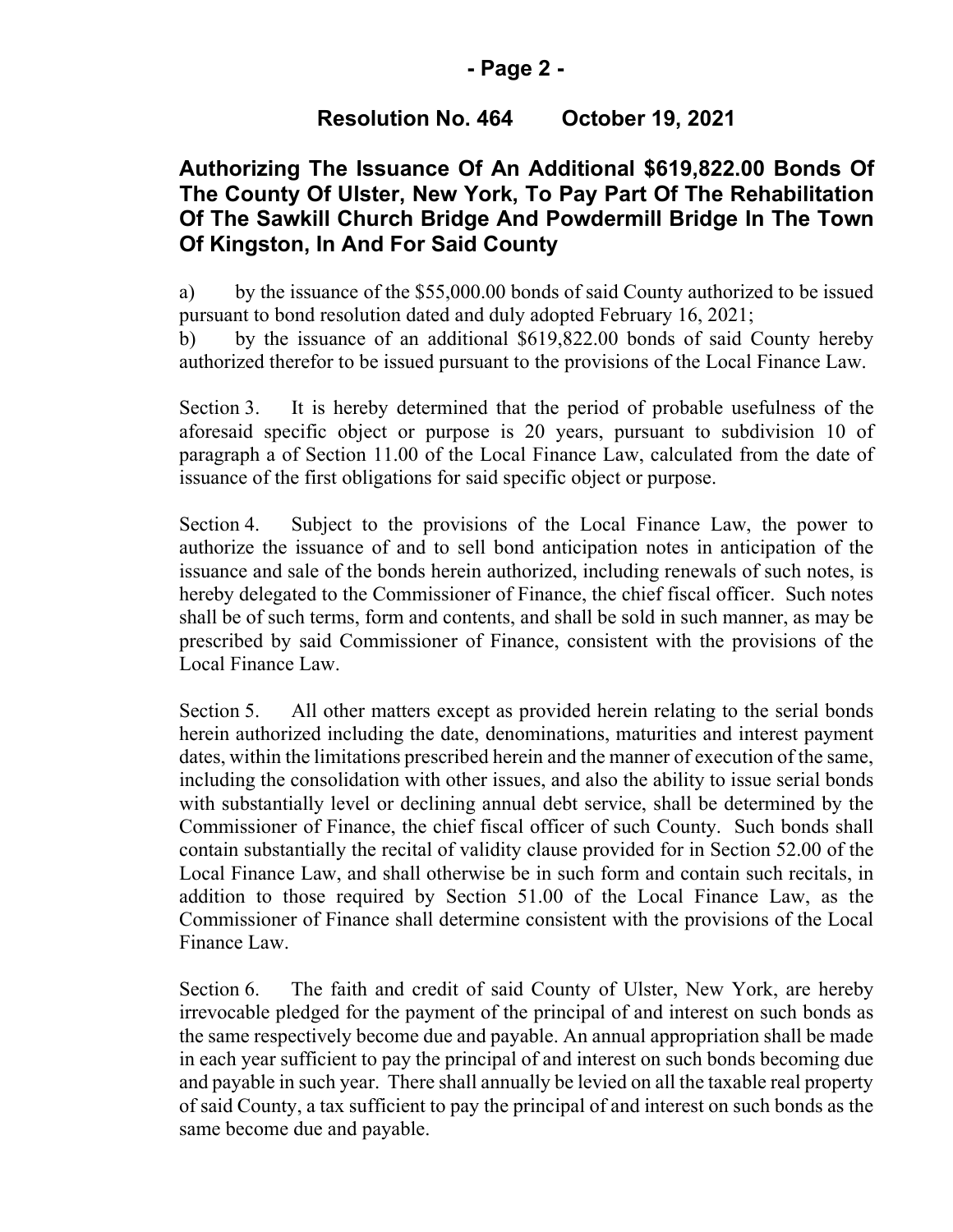### **- Page 3 -**

# **Resolution No. 464 October 19, 2021**

# **Authorizing The Issuance Of An Additional \$619,822.00 Bonds Of The County Of Ulster, New York, To Pay Part Of The Rehabilitation Of The Sawkill Church Bridge And Powdermill Bridge In The Town Of Kingston, In And For Said County**

Section 7. The validity of such bonds and bond anticipation notes may be contested only if:

1) Such obligations are authorized for an object or purpose for which said County is not authorized to expend money, or

2) The provisions of law which should be complied with at the date of publication of this resolution are not substantially complied with,

and an action, suit or proceeding contesting such validity is commenced within twenty days after the date of such publication, or

3) Such obligations are authorized in violation of the provisions of the Constitution.

Section 8. This resolution shall constitute a statement of official intent for purposes of Treasury Regulations Section 1.150 2. Other than as specified in this resolution, no monies are, or are reasonably expected to be, reserved, allocated on a long term basis, or otherwise set aside with respect to the permanent funding of the object or purpose described herein.

Section 9. This resolution, which takes effect immediately, shall be published in summary form in the official newspaper(s) of such County, together with a notice of the Clerk of the County Legislature in substantially the form provided in Section 81.00 of the Local Finance Law,

and move its adoption.

#### ADOPTED BY THE FOLLOWING VOTE:

AYES: 23 NOES: 0

Passed Committee: Ways and Means on October 19, 2021

FINANCIAL IMPACT: \$619,822.00 – COUNTY CAPITAL FUND APPROPRIATIONS \$619,822.00 – COUNTY REVENUE – SERIAL BONDS